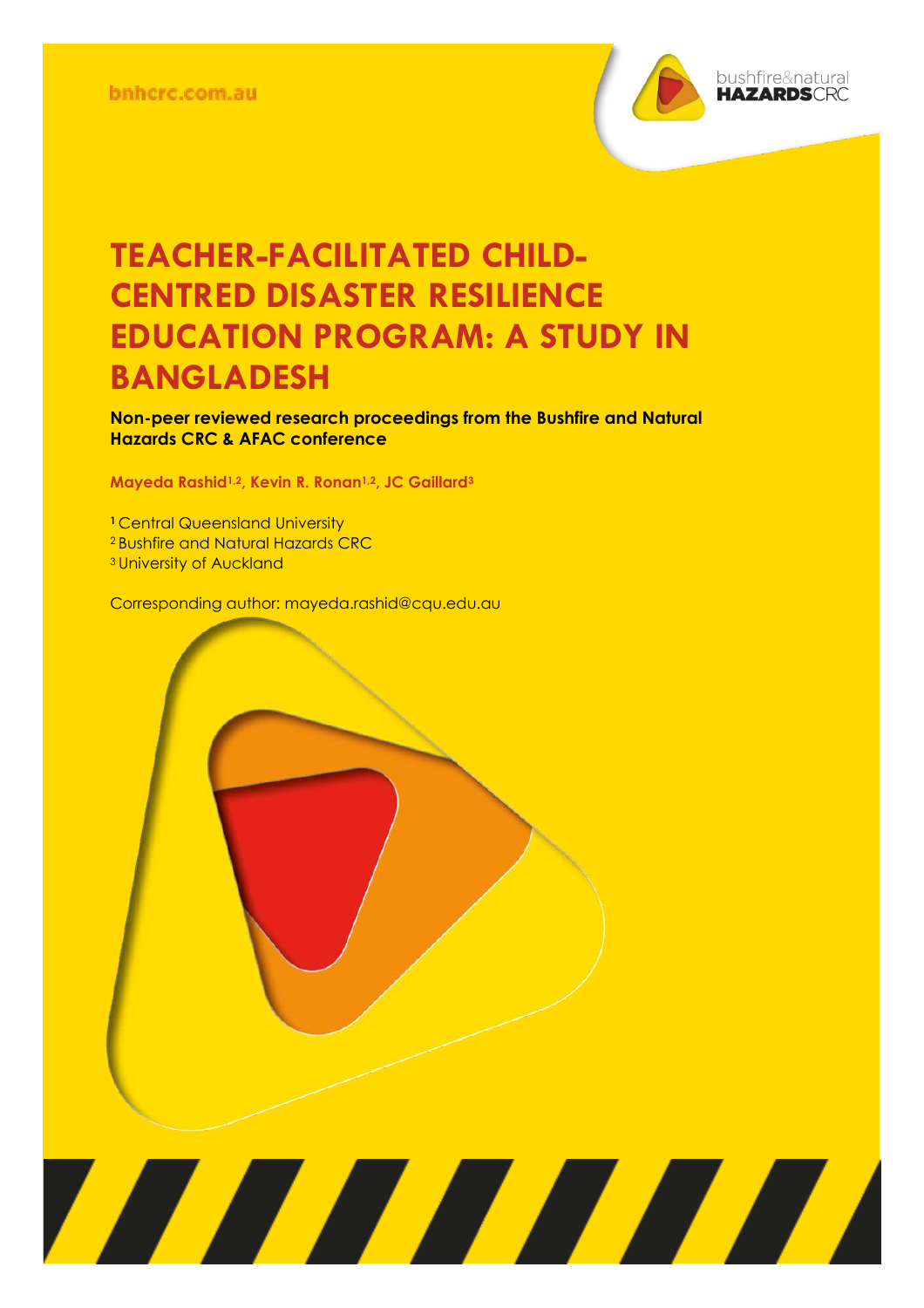# ,,,,,,,,,,,,,,,,,,,,,,,,,

| Version | <b>Release history</b>      | Date       |
|---------|-----------------------------|------------|
| 1.0     | Initial release of document | 05/09/2018 |



**Australian Government** Department of Industry, **Innovation and Science** 

**Business** Cooperative Research

Centres Programme

All material in this document, except as identified below, is licensed under the Creative Commons Attribution-Non-Commercial 4.0 International Licence.

Material not licensed under the Creative Commons licence:

- Department of Industry, Innovation and Science logo Cooperative Research Centres Programme logo
- Bushfire and Natural Hazards CRC logo
- All photographs and graphics

All content not licenced under the Creative Commons licence is all rights reserved. Permission must be sought from the copyright owner to use this material.



#### **Disclaimer:**

Central Queensland University, University of Auckland and the Bushfire and Natural Hazards CRC advise that the information contained in this publication comprises general statements based on scientific research. The reader is advised and needs to be aware that such information may be incomplete or unable to be used in any specific situation. No reliance or actions must, therefore, be made on that information without seeking prior expert professional, scientific and technical advice. To the extent permitted by law, Central Queensland University, University<br>of Auckland and the Bushfire and Natural Hazards CRC (including its employees<br>and consultants) exclude all liability to any person for any c including but not limited to all losses, damages, costs, expenses and any other compensation, arising directly or indirectly from using this publication (in part or in whole) and any information or material contained in it.

#### **Publisher:**

Bushfire and Natural Hazards CRC

September 2018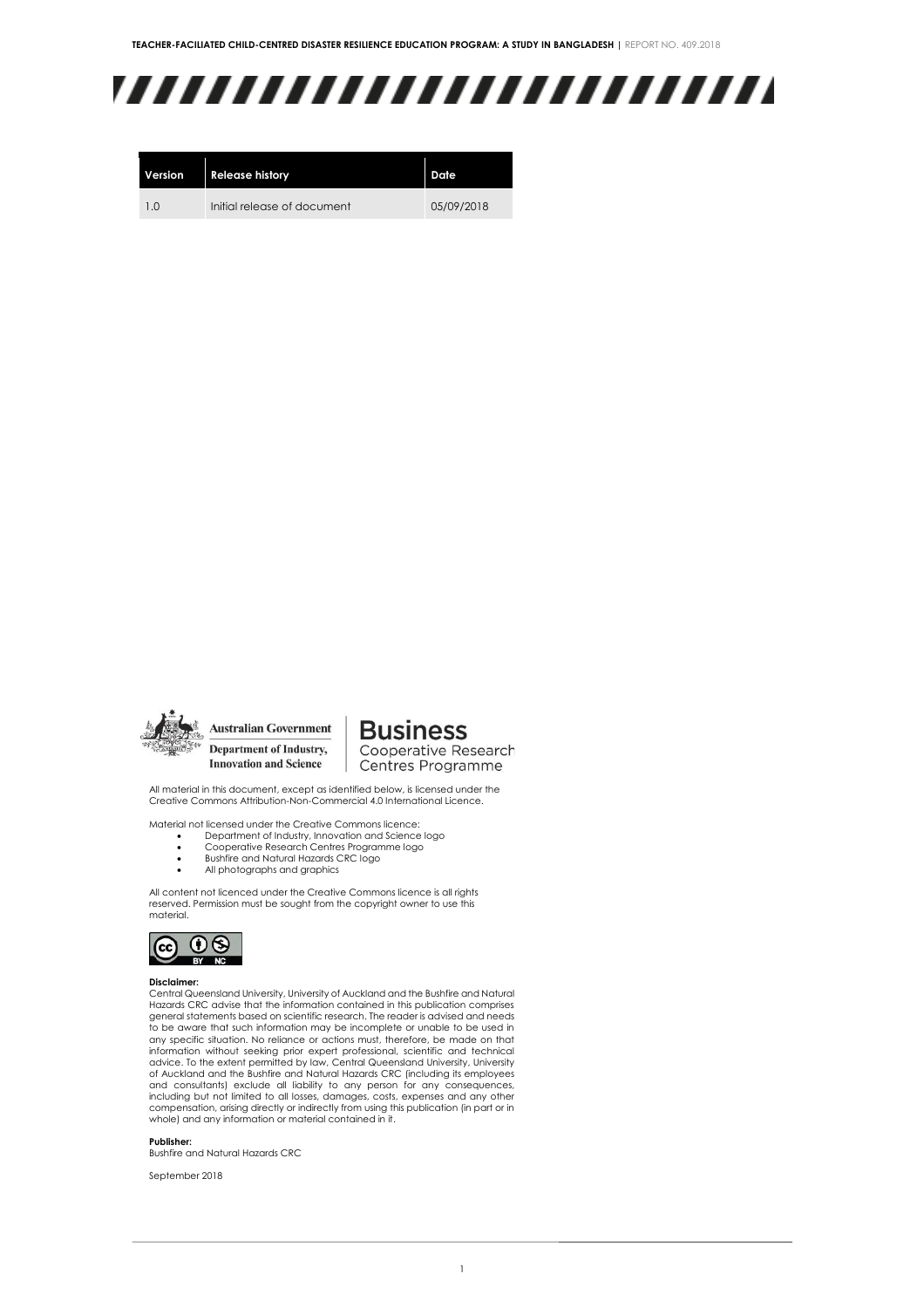# 

#### **TABLE OF CONTENTS**

| <b>ABSTRACT</b>                                                                                   |   |
|---------------------------------------------------------------------------------------------------|---|
| Teacher-facilitated child-centred disaster resilience education program: a study in<br>bangladesh | 1 |
| <b>INTRODUCTION</b>                                                                               | 2 |
| <b>BACKGROUND</b>                                                                                 | 2 |
| <b>RESEARCH DESIGN AND METHODOLOGY</b>                                                            | 4 |
| <b>RESEARCH PROGRESS</b>                                                                          | 4 |
| <b>CONCLUSION</b>                                                                                 | 5 |
| Acknowledgements                                                                                  | 6 |
| <b>REFERENCES</b>                                                                                 | 7 |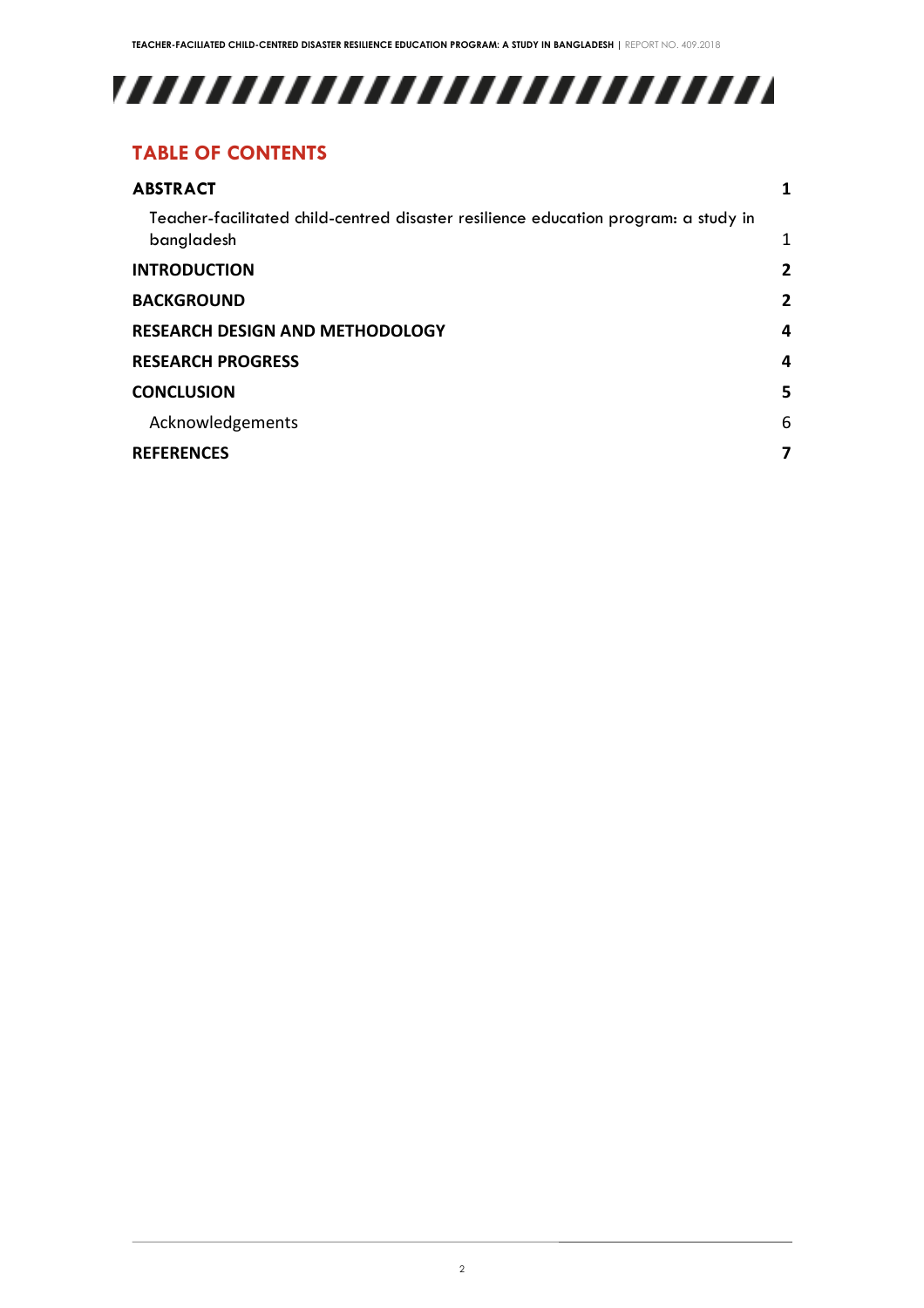# ,,,,,,,,,,,,,,,,,,,,,,,,,

### <span id="page-3-0"></span>**ABSTRACT**

#### <span id="page-3-1"></span>**TEACHER-FACILITATED CHILD-CENTRED DISASTER RESILIENCE EDUCATION PROGRAM: A STUDY IN BANGLADESH**

**Mayeda Rashid,** *School of Health, Medical and Applied Sciences, Central Queensland University, Melbourne VIC*  **Kevin R. Ronan,** *School of Health, Medical and Applied Sciences, Central Queensland University, Rockhampton QLD* **JC Gaillard, Faculty of Science, University of Auckland, New Zealand** 

Over the last decade, a number of studies have been conducted on different types of disaster education programs for children. These studies suggest that such programs enable children to be more resilient not only in terms of increased knowledge on disaster risk reduction (DRR) but also increased preparedness and confidence, at both the individual and household levels. However, despite the positive findings, significant challenges still prevail. In spite of generating effective DRR outcomes, the area of program development and evaluation lacks a guiding model. This includes one that speaks to both the effectiveness and sustainable implementation. On the other hand, disaster education programs for children are mostly designed and implemented by non-formal educators like development and humanitarian agencies. As a result, the literature here is primarily based on the evaluation of programs, such as those of NGOs, many of which have been identified with significant methodological limitations. Besides, in terms of positive outcomes, the studies to date typically rely on DRR knowledge indicators and, further, do not identify the explicit elements of the programs responsible for generating specific positive outcomes. This study aims to conduct rigorously designed research focused on DRR education for children, particularly those that involve children's active input and participation. In doing so, it has the aim of identifying the specific elements of the DRR education programs that produce the best DRR and resilience outcomes. Additionally, another aim is to examine implementation factors, including those structural and process factors that facilitate or impede sustainable implementation of such programs in the classroom and school settings. Thus, the study is focused on designing and testing a teacher-facilitated, child-centred disaster resilience education program that consists of theory, research and stakeholder-identified elements thought to be responsible for generating effective DRR and resilience outcomes and what underpins effective implementation.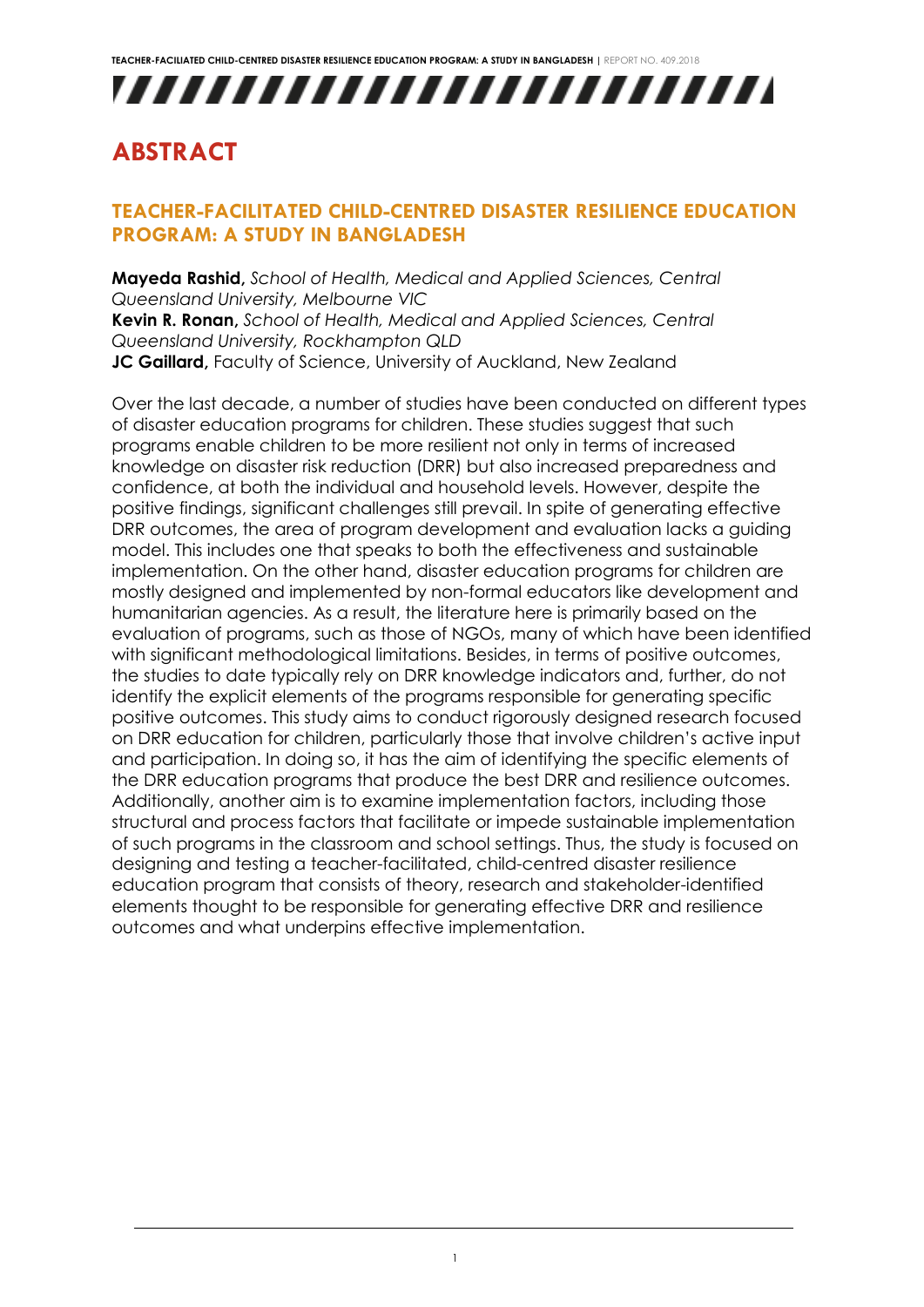## ,,,,,,,,,,,,,,,,,,,,,,,,, **INTRODUCTION**

<span id="page-4-0"></span>By participating in disaster resilience education (DRE) programs, children can learn how to cope with disasters and become more resilient. Over the last decade, a large number of studies have been conducted on different types of disaster education programs for children that indicate positive outcomes. These studies advocate that such programs enable children to be more resilient with increased knowledge on disaster risk reduction (DRR), preparedness and confidence. However, in spite of the positive findings, still, there are significant challenges. Although such programs are reported to generate effective outcomes, the area of development, implementation and evaluation lack a guiding model. Moreover, DRE programs for children are typically designed and implemented by non-formal educators like development and humanitarian agencies. As a result, literature found on this ground is largely based on the evaluation of programs, such as those conducted by NGOs, many of which have been identified with significant methodological limitations. Furthermore, concerning positive outcomes, the studies to date mostly rely on DRR knowledge indicators and, further, do not identify the explicit elements of the programs responsible for generating specific positive outcomes. Therefore, this study aims to conduct a rigorously designed research on DRR education for children. In doing so, the study will identify the specific elements of the DRR education programs that produce the best DRR and resilience outcomes. Thus, the study is focused on designing and testing a teacher-facilitated, childcentred disaster resilience education program thought to be responsible for generating effective DRR and resilience outcomes and at the same time strengthening effective implementation.

### <span id="page-4-1"></span>**BACKGROUND**

Disasters are common around the world. In many cases, they cause loss of human lives and property and typically leave economic damage in their wake. Children have been identified as one of the most vulnerable demographic groups in disasters: they account for 30-50 per cent of deaths and experience the most severe psychosocial reactions (World Health Organisation [WHO], 2011). Every year, around 66 million children are affected by disaster (Nikku, 2012). In 2011 alone, this number went beyond 100 million (Bild & Ibrahim, 2013). Many children also experience separation from families, violence and abuse during and after disasters, including physical, emotional and sexual violence, and human trafficking (Peek, 2008). Moreover, because of the uniqueness of children's physiology, psychology, and developmental attributes, they typically experience more psychosocial reactions compared to adults when disasters occur, including where they live or where they play and learn (Peek, 2008). Therefore, building children's resilience and reducing their vulnerability to disasters is essential.

Preliminary research to date shows that by participating in disaster resilience education programs, children can learn how to cope with disasters and become more resilient: including increased DRR knowledge, reduced anxieties and fears, and increased preparedness at both the individual and household levels (Ronan & Johnston, 2001; Ronan, Alisic, Towers, Johnson & Johnston, 2015; Ronan, Haynes,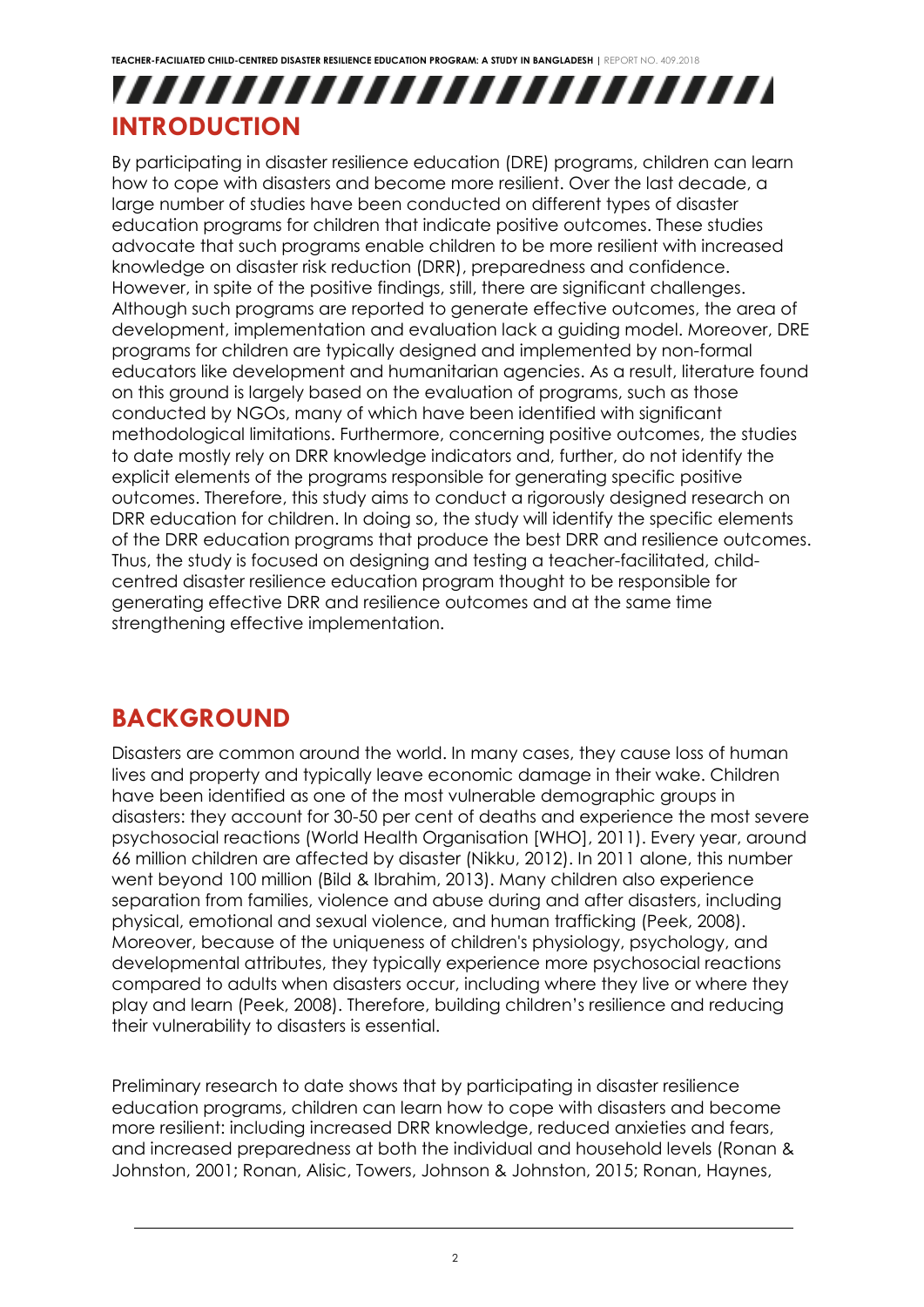,,,,,,,,,,,,,,,,,,,,,,,,,, Towers et al., 2016). Over the last decade, a growing number of studies have been conducted on different types (e.g. school-based, community-based program) of disaster education, climate change adaptation and resilience programs for children that indicate positive outcomes. These studies suggest that such programs enable children to be more resilient not only in terms of increased DRR and climate change knowledge but also increased preparedness and confidence (Mitchell, Haynes, Choong, Hall & Oven, 2008; Mudavanhu, 2016, Mudavanhu, Manyena & Collins, 2016; Mudavanhu, Manyena & Collins et al., 2015; Ronan & Johnston, 2005).

On the other hand, despite the positive findings, significant challenges still prevail. Recently published systematic reviews focusing on disaster resilience education programs for children to date indicate some serious limitations (Johnson, Ronan, Johnston & Peace, 2014a; Ronan et al., 2015). Reviewing 35 studies, Johnson et al. (2014a) recommended improved design and methodological rigour in future research, which a number of those studies lacked. With a view to exploring the effect of disaster resilience education programs on children's knowledge about hazards and risk reduction, risk perceptions, motivation and behaviour, Ronan et al. (2015) extended from this systematic review, including a critique of these and additional studies done. This includes a growing database on the general effectiveness of DRR education programs. By contrast, studies to date largely have not identified 'which specific ingredients' are responsible for producing which benefits' (Ronan et al., 2015). Thus, based on studies done to date, further rigorously designed research is needed to identify specific elements of these programs and how such elements can generate optimal outcomes regarding DRR and resiliency benefits.

Moreover, despite a rich array of disaster resilience education programs done in Australia, Bangladesh and internationally, various reviews have also identified that despite generating effective outcomes by reducing children's vulnerability and increasing resilience, the area of development and evaluation lacks a guiding model. This includes one that speaks to both the effectiveness and implementation of programs. That is, the lack of scaled, sustainable implementation generally, but also of programs known to be effective, is a significant problem (Lopez et al., 2012; Mitchell, Tanner & Haynes, 2009; Ronan et al., 2015).

Following initial research in New Zealand (Johnson, Ronan, Johnston & Peace, 2014b), a most recent study conducted in Jakarta using a multi-informant (child participants, school personnel and non-governmental organisations - NGOs) and mixed methods approach by Amri et al. (2016) identified a number of obstacles in the delivery and sustainable implementation of DRR programs for children. These include one-off program delivery reflecting a pilot and 'project' mentality (versus a scaled implementation mentality), funding and curriculum limitations and teachers' lack of capacity owing to a lack of training getting in the way of their view of these programs as desirable and useful for children. Therefore, it is evident that to obtain the best results from DRR education programs for children, programs are needed to be i) effective in reducing children's vulnerabilities and increasing their resilience, and at the same time, ii) able to be scaled up and sustainable. However, this

1

<sup>&</sup>lt;sup>1</sup> Here 'ingredients' refers to elements/components of a DRR education program.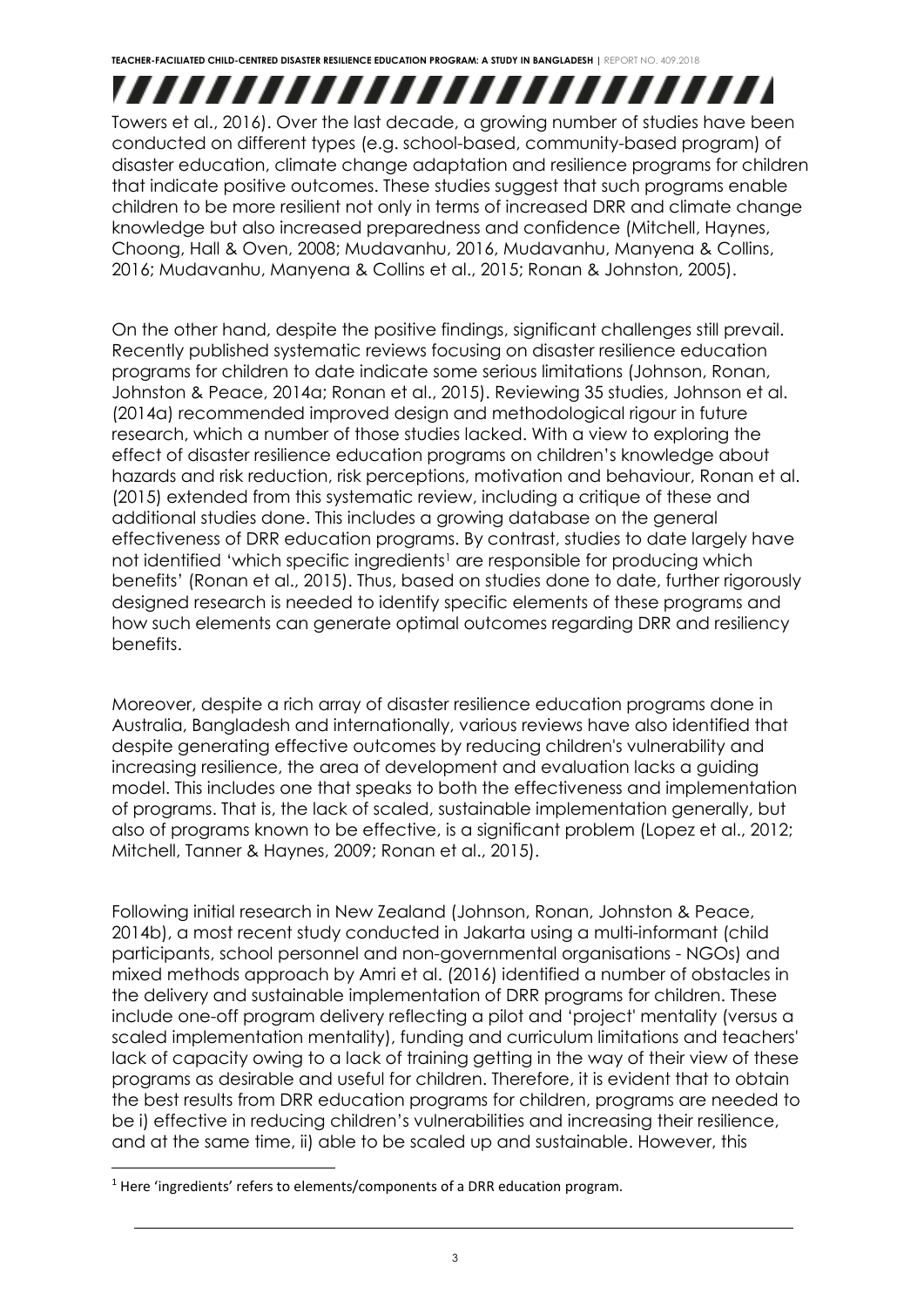

requires building capacity within school systems, such that schools themselves and their teachers, can overcome obstacles to implementing and delivering them effectively.

Thus, based on the research and reviews to date, this study aims to conduct a rigorously designed research focused on DRR education for children, particularly those that involve children's active input and participation. In doing so, it has the aim of identifying the specific elements of the DRR education programs for children that produce the best outcomes in reducing children's vulnerabilities and increasing resilience among children, within their schools, households and communities. Additionally, another aim is to examine implementation factors, including those structural and process factors that facilitate versus impede sustainable implementation of such programs in a classroom and school setting. Thus, the study is focused on designing and testing a teacher-facilitated, child-centred disaster resilience education program consisting specific, theory, research and stakeholderidentified elements thought to be responsible for generating effective DRR outcomes and effective implementation.

### <span id="page-6-0"></span>**RESEARCH DESIGN AND METHODOLOGY**

The study has been designed within an action research framework (Kemmis, 1980; Stringer, 2013; Zuber-Skerrit, 1991) aligning with a child-centred disaster risk reduction (CC-DRR) ethos using bottom-up and top-down design strategies. The whole study has been divided into two phases: designing and testing. Through these phases, data will be collected from Dhaka, Bangladesh using an array of mixed qualitative and quantitative methods.

- i) **Phase one- designing the program:** At this phase, the primary data collection methods involve focus groups with children, interviews with CC-DRR practitioners from implementing agencies and representatives from Ministry of Education and Ministry of Disaster Management and Relief in Bangladesh. The data will be used in designing the teacher-facilitated child-centred disaster resilience education program.
- ii) **Phase two- testing the program**: At this stage, the designed program will be tested and evaluated in a school setting in Bangladesh.

### <span id="page-6-1"></span>**RESEARCH PROGRESS**

The study is currently ongoing. The first phase of primary data has been collected in Dhaka, Bangladesh through focus group discussions with 42 children; interviews with 10 child-centred DRR practitioners from international NGO (e.g., Save the Children, Plan International and Community Participation and Development Bangladesh); and interviews with 10 government officials from the Department of Disaster Management (DDM), the Ministry of Education, National Curriculum and Textbook Board (NCTB), Department of Primary Education, Department of Secondary Education; and observation of several CC-DRR program activities implemented by different NGOs in Bangladesh. At this stage, the collected data is being analysed using a framework analysis approach (Rabiee, 2004; Ritchie & Spencer, 1994, 2002; Srivastava & Hopwood, 2009). From these findings, the teacher-facilitated child-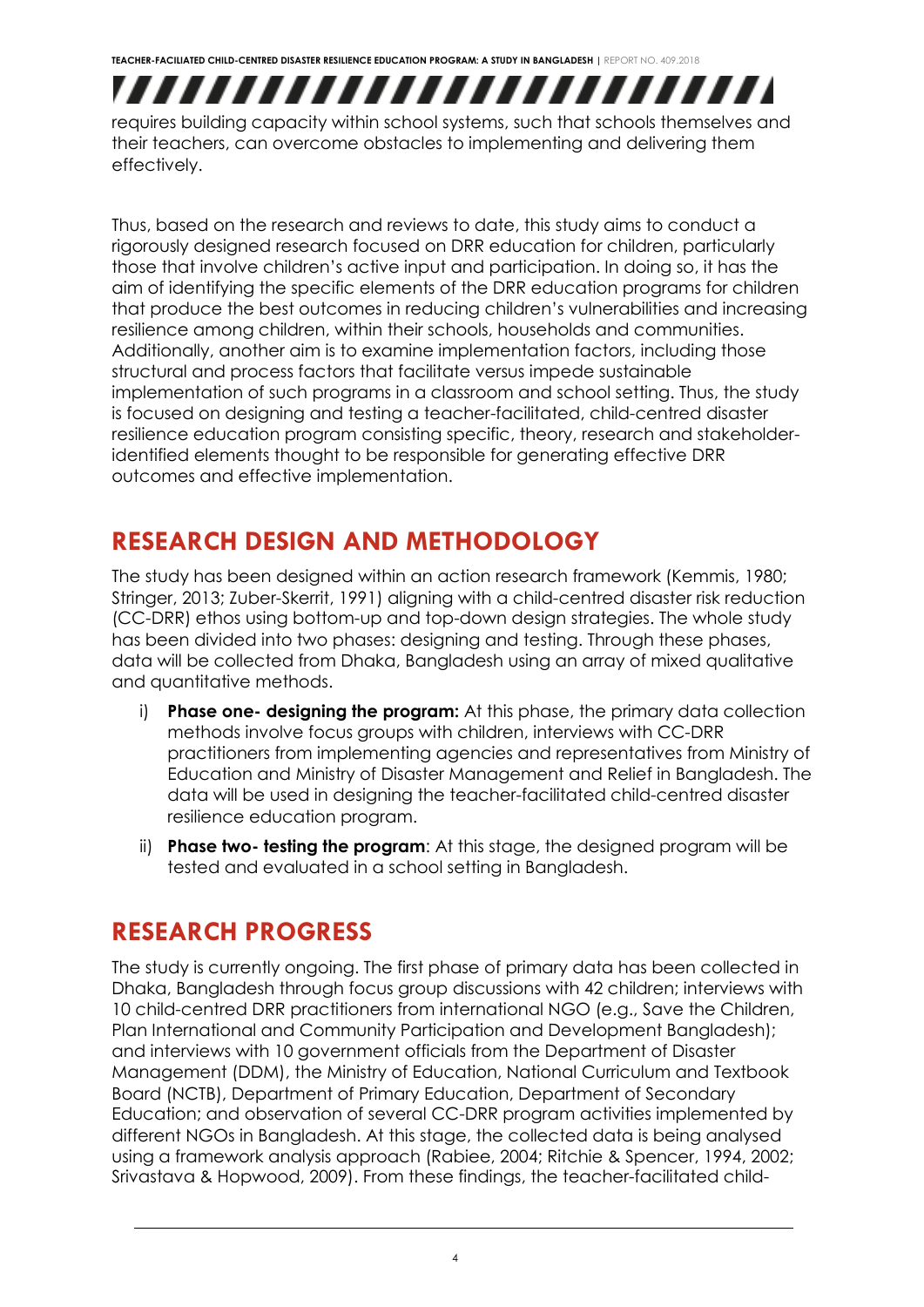## ,,,,,,,,,,,,,,,,,,,,,,,,,

centred disaster resilience education program will be developed. The designed program is expected to be tested in November 2018.

From the first phase of data collection, the study has identified a set of program elements, e.g., drill, cultural performance and competition, group discussion, student council, tree planting etc. responsible for generating the best DRR outcomes. These elements will serve as the components of the target program. In designing the program, the study is following the new evidence-infused tool, Disaster Resilience Education (DRE) Practice Framework (Towers, Ronan, Haynes et al., 2016) which was developed to guide design, development, delivery, evaluation and implementation of DRE programming. This tool speaks to both top-down and bottom-up design, delivery and evaluation approaches, both of which are to be used here. Alongside this tool, other research literature on sound development and delivery of educational programming, and particularly DRR education and participatory child education approaches, will serve as a basis for incorporating findings from phase one of this research and for infusing theory-driven elements in the development, and evaluation, of the program.

| Teacher-facilitated Child-centred Disaster Resilience Education Program                                  |                                                                                             |                                                                     |                                                                                          |                                                                                         |                                                                     |                                               |  |  |  |
|----------------------------------------------------------------------------------------------------------|---------------------------------------------------------------------------------------------|---------------------------------------------------------------------|------------------------------------------------------------------------------------------|-----------------------------------------------------------------------------------------|---------------------------------------------------------------------|-----------------------------------------------|--|--|--|
| <b>Process</b>                                                                                           |                                                                                             |                                                                     |                                                                                          | <b>Outcomes</b>                                                                         |                                                                     |                                               |  |  |  |
| <b>Elements</b><br>of the<br>Program                                                                     | <b>Objectives</b>                                                                           | <b>Activities</b>                                                   | Output                                                                                   | Short-term<br>outcomes &<br>feasibility                                                 | <b>Intermediate</b><br>outcomes                                     | Long-term<br>Impact                           |  |  |  |
| Identifying<br>the<br>different<br>elements<br>of the<br>program,<br>e.g., Drill,<br>Child club,<br>etc. | Identifying<br>the<br>learning<br>objectives<br>for the<br>particular<br>program<br>element | Designing<br>the<br>learning<br>activities/a<br>ssessment<br>tools. | Setting<br>the<br>guidelines<br>for<br>teachers<br>to<br>facilitate<br>the<br>activities | Increase in<br>children's<br>knowledge,<br>skills,<br>motivation<br>and<br>preparedness | Increased<br>resilience &<br>preparedness<br>sustained over<br>time | More<br>resilient<br>and better<br><b>DRR</b> |  |  |  |

#### **Figure 1: Structure of the program**

## <span id="page-7-0"></span>**CONCLUSION**

As the research is the first of its kind, it will provide an evidence-base to assist in the development and implementation of CC-DRR-focused, participatory education programs. The government organisations (GOs) and NGOs, emergency management agencies, schools, teachers and, in particular, and ultimately, children would be thought to benefit as a consequence of this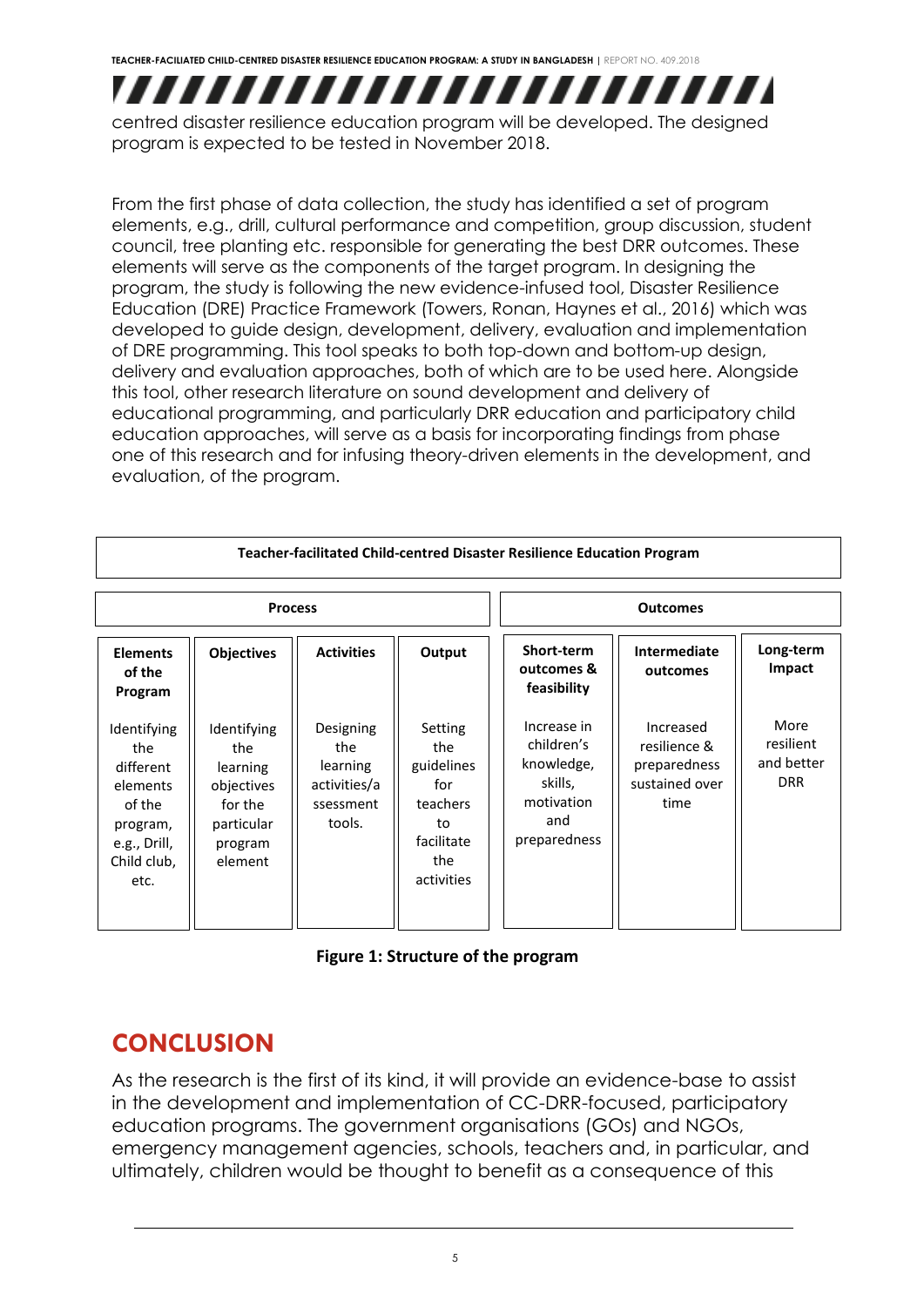,,,,,,,,,,,,,,,,,,,,,,,,,,

study. With more than 2.2 billion people under the age of 18 in the world, successful implementation of effective child-centred DRR initiatives is thought to have significant potential for ensuring child-rights and DRR at family, local, national and international levels (Ronan, 2015; Towers et al., 2014; Haynes, Lassa & Towers, 2010; Plan UK, 2010). It will also constitute a major contribution to the international literature on DRR, and on children's role in DRR.

#### <span id="page-8-0"></span>**Acknowledgements**

The funding supports from i) Australian Government Research Training Program Scholarship and ii) Australia's Bushfire and Natural Hazards Cooperative Research Centre (BNHCRC) are gratefully acknowledged.